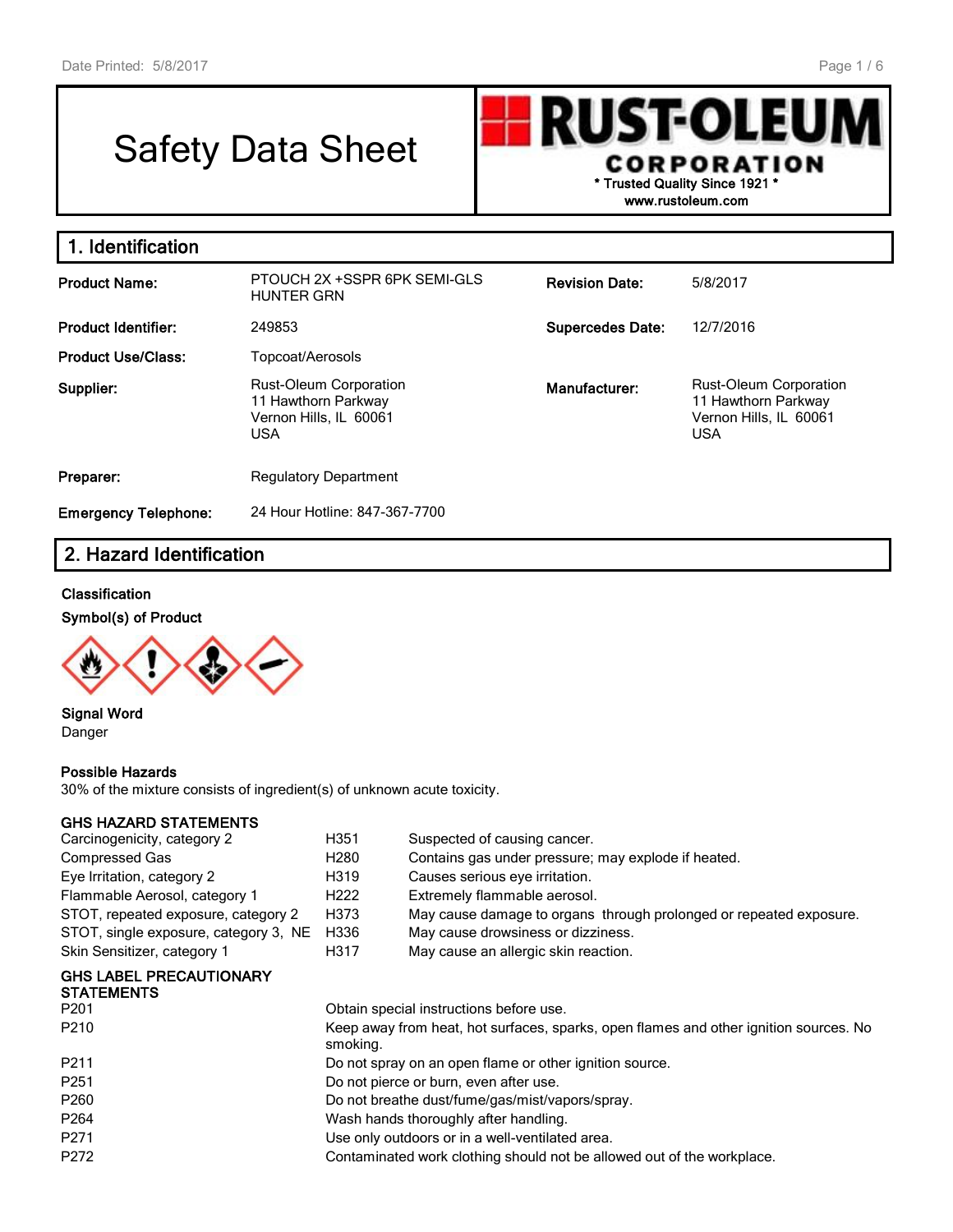| P280                                    | Wear protective gloves/protective clothing/eye protection/face protection.                                                          |
|-----------------------------------------|-------------------------------------------------------------------------------------------------------------------------------------|
| P302+P352                               | IF ON SKIN: Wash with plenty of soap and water.                                                                                     |
| P304+P340                               | IF INHALED: Remove person to fresh air and keep comfortable for breathing.                                                          |
| P305+P351+P338                          | IF IN EYES: Rinse cautiously with water for several minutes. Remove contact lenses, if<br>present and easy to do. Continue rinsing. |
| P308+P313                               | IF exposed or concerned: Get medical advice/attention.                                                                              |
| P312                                    | Call a POISON CENTER or doctor/physician if you feel unwell.                                                                        |
| P321                                    | For specific treatment see label                                                                                                    |
| P333+P313                               | If skin irritation or rash occurs: Get medical advice/attention.                                                                    |
| P337+P313                               | If eye irritation persists: Get medical advice/attention.                                                                           |
| P403+P233                               | Store in a well-ventilated place. Keep container tightly closed.                                                                    |
| P405                                    | Store locked up.                                                                                                                    |
| P410+P403                               | Protect from sunlight. Store in a well-ventilated place.                                                                            |
| P410+P412                               | Protect from sunlight. Do no expose to temperatures exceeding 50°C/ 122°F.                                                          |
| P501                                    | Dispose of contents/container in accordance with local, regional and national regulations.                                          |
| <b>GHS SDS PRECAUTIONARY STATEMENTS</b> |                                                                                                                                     |

P363 Wash contaminated clothing before reuse.

# **3. Composition/Information On Ingredients**

## **HAZARDOUS SUBSTANCES**

| <b>Chemical Name</b>                   | CAS-No.        | Wt.%<br><b>Range</b> | <b>GHS Symbols</b>    | <b>GHS Statements</b> |
|----------------------------------------|----------------|----------------------|-----------------------|-----------------------|
| Acetone                                | 67-64-1        | 25-50                | GHS02-GHS07           | H225-319-332-336      |
| Propane                                | 74-98-6        | $10 - 25$            | GHS04                 | H <sub>2</sub> 80     |
| Naphtha, Petroleum, Hydrotreated Light | 64742-49-0     | $10 - 25$            | GHS08                 | H304                  |
| n-Butane                               | 106-97-8       | $2.5 - 10$           | GHS04                 | H <sub>2</sub> 80     |
| Xylenes (o-, m-, p- isomers)           | 1330-20-7      | $2.5 - 10$           | GHS02-GHS07           | H226-315-319-332      |
| Talc (Hydrous Magnesium Silicate)      | 14807-96-6     | $2.5 - 10$           | Not Available         | Not Available         |
| <b>Hydrotreated Light Distillate</b>   | 64742-47-8     | $1.0 - 2.5$          | GHS08                 | H304                  |
| Ethylbenzene                           | $100 - 41 - 4$ | $1.0 - 2.5$          | GHS02-GHS07-<br>GHS08 | H225-304-332-351-373  |
| Titanium Dioxide                       | 13463-67-7     | $0.1 - 1.0$          | Not Available         | Not Available         |
| Ethylene Glycol Monobutyl Ether        | 111-76-2       | $0.1 - 1.0$          | GHS07                 | H302-312-315-319-332  |
| Methyl Ethyl Ketoxime                  | $96 - 29 - 7$  | $0.1 - 1.0$          | GHS05-GHS06           | H302-312-317-318-331  |

# **4. First-aid Measures**

**FIRST AID - EYE CONTACT:** Immediately flush eyes with plenty of water for at least 15 minutes holding eyelids open. Get medical attention. Do NOT allow rubbing of eyes or keeping eyes closed.

**FIRST AID - SKIN CONTACT:** Wash skin with soap and water. Remove contaminated clothing. Get medical attention if irritation develops or persists.

**FIRST AID - INHALATION:** Remove to fresh air. If not breathing, give artificial respiration. If breathing is difficult, give oxygen. Get immediate medical attention. Do NOT use mouth-to-mouth resuscitation. If you experience difficulty in breathing, leave the area to obtain fresh air. If continued difficulty is experienced, get medical assistance immediately.

**FIRST AID - INGESTION:** Aspiration hazard: Do not induce vomiting or give anything by mouth because this material can enter the lungs and cause severe lung damage. Get immediate medical attention. If swallowed, get medical attention.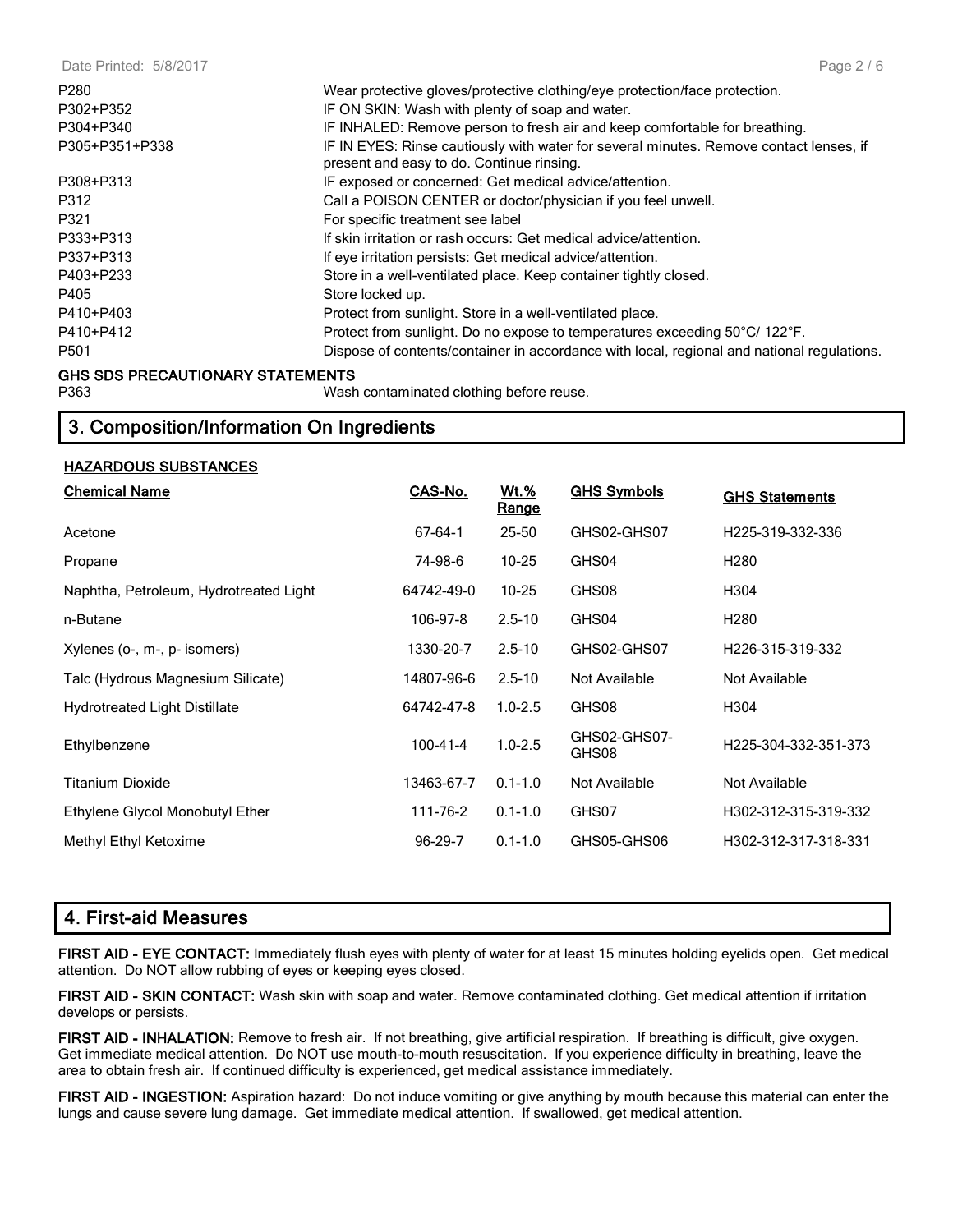#### Page 3 / 6

## **5. Fire-fighting Measures**

**EXTINGUISHING MEDIA:** Alcohol Film Forming Foam, Carbon Dioxide, Dry Chemical, Dry Sand, Water Fog

**UNUSUAL FIRE AND EXPLOSION HAZARDS:** FLASH POINT IS LESS THAN 20°F. EXTREMELY FLAMMABLE LIQUID AND VAPOR!Water spray may be ineffective. Closed containers may explode when exposed to extreme heat due to buildup of steam. Closed containers may explode when exposed to extreme heat. Vapors may form explosive mixtures with air. Vapors can travel to a source of ignition and flash back. Keep containers tightly closed. Isolate from heat, electrical equipment, sparks and open flame. Perforation of the pressurized container may cause bursting of the can. No unusual fire or explosion hazards noted.

**SPECIAL FIREFIGHTING PROCEDURES:** Water may be used to cool closed containers to prevent pressure buildup and possible autoignition or explosion. Full protective equipment including self-contained breathing apparatus should be used. Evacuate area and fight fire from a safe distance. Use water spray to keep fire-exposed containers cool. Containers may explode when heated.

# **6. Accidental Release Measures**

**STEPS TO BE TAKEN IF MATERIAL IS RELEASED OR SPILLED:** Contain spilled liquid with sand or earth. DO NOT use combustible materials such as sawdust. Isolate the hazard area and deny entry to unnecessary and unprotected personnel. Remove all sources of ignition, ventilate area and remove with inert absorbent and non-sparking tools. Dispose of according to local, state (provincial) and federal regulations. Do not incinerate closed containers. Ventilate area, isolate spilled material, and remove with inert absorbent. Dispose of contaminated absorbent, container, and unused contents in accordance with local, state, and federal regulations.

# **7. Handling and Storage**

**HANDLING:** Wash thoroughly after handling. Wash hands before eating. Remove contaminated clothing and launder before reuse. Use only in a well-ventilated area. Use only with adequate ventilation. Follow all MSDS/label precautions even after container is emptied because it may retain product residues. Avoid breathing fumes, vapors, or mist. Avoid contact with eyes, skin and clothing. **STORAGE:** Store in a dry, well ventilated place. Keep container tightly closed when not in use. Keep containers tightly closed. Isolate from heat, electrical equipment, sparks and open flame. Contents under pressure. Do not store above 120 ° F. Store large quantities in buildings designed and protected for storage of flammable aerosols. Keep away from heat, sparks, flame and sources of ignition. Contents under pressure. Do not expose to heat or store above 120 ° F. Avoid excess heat. Product should be stored in tightly sealed containers and protected from heat, moisture, and foreign materials.

| <b>Chemical Name</b>                             | CAS-No.    | Weight %<br><b>Less Than</b> | <b>ACGIH TLV-</b><br><b>TWA</b> | <b>ACGIH TLV-</b><br><b>STEL</b> | <b>OSHA PEL-</b><br><b>TWA</b> | <b>OSHA PEL-</b><br><b>CEILING</b> |
|--------------------------------------------------|------------|------------------------------|---------------------------------|----------------------------------|--------------------------------|------------------------------------|
| Acetone                                          | 67-64-1    | 35.0                         | $250$ ppm                       | 500 ppm                          | $1000$ ppm                     | N.E.                               |
| Propane                                          | 74-98-6    | 20.0                         | N.E.                            | N.E.                             | $1000$ ppm                     | N.E.                               |
| Naphtha, Petroleum,<br><b>Hydrotreated Light</b> | 64742-49-0 | 15.0                         | N.E.                            | N.E.                             | N.E.                           | N.E.                               |
| n-Butane                                         | 106-97-8   | 10.0                         | N.E.                            | $1000$ ppm                       | N.E.                           | N.E.                               |
| Xylenes (o-, m-, p- isomers)                     | 1330-20-7  | 5.0                          | $100$ ppm                       | $150$ ppm                        | $100$ ppm                      | N.E.                               |
| Talc (Hydrous Magnesium<br>Silicate)             | 14807-96-6 | 5.0                          | $2 \text{ mg/m}$                | N.E.                             | N.E.                           | N.E.                               |
| <b>Hydrotreated Light Distillate</b>             | 64742-47-8 | 5.0                          | N.E.                            | N.E.                             | N.E.                           | N.E.                               |
| Ethylbenzene                                     | 100-41-4   | 5.0                          | 20 ppm                          | N.E.                             | $100$ ppm                      | N.E.                               |
| <b>Titanium Dioxide</b>                          | 13463-67-7 | 1.0                          | $10 \text{ mg/m}$               | N.E.                             | $15 \text{ mg/m}$              | N.E.                               |
| Ethylene Glycol Monobutyl<br>Ether               | 111-76-2   | 1.0                          | 20 ppm                          | N.E.                             | 50 ppm                         | N.E.                               |
| Methyl Ethyl Ketoxime                            | 96-29-7    | 1.0                          | $10$ ppm                        | N.E.                             | N.E.                           | N.E.                               |

# **8. Exposure Controls/Personal Protection**

## **PERSONAL PROTECTION**

**ENGINEERING CONTROLS:** Use process enclosures, local exhaust ventilation, or other engineering controls to control airborne levels below recommended exposure limits. Use explosion-proof ventilation equipment. Provide general dilution of local exhaust ventilation in volume and pattern to keep TLV of hazardous ingredients below acceptable limits. Prevent build-up of vapors by opening all doors and windows to achieve cross-ventilation.

**RESPIRATORY PROTECTION:** A respiratory protection program that meets OSHA 1910.134 and ANSI Z88.2 requirements must be followed whenever workplace conditions warrant a respirator's use. A NIOSH/MSHA approved air purifying respirator with organic vapor cartridge or canister may be permissible under certain circumstances where airborne concentrations are expected to exceed exposure limits.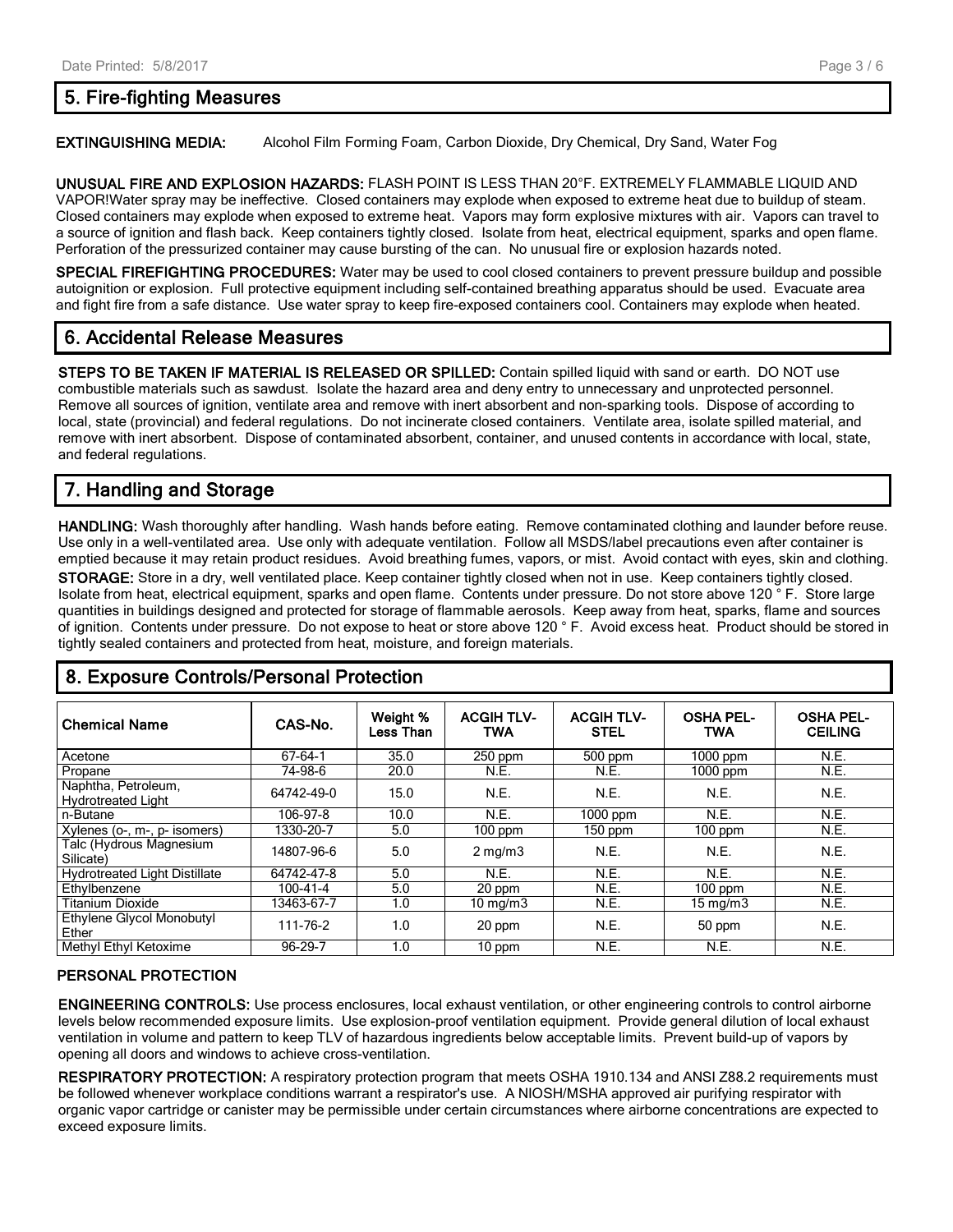**SKIN PROTECTION:** Use gloves to prevent prolonged skin contact. Use impervious gloves to prevent skin contact and absorption of this material through the skin. Nitrile or Neoprene gloves may afford adequate skin protection.

**EYE PROTECTION:** Use safety eyewear designed to protect against splash of liquids.

**OTHER PROTECTIVE EQUIPMENT:** Refer to safety supervisor or industrial hygienist for further guidance regarding types of personal protective equipment and their applications. Refer to safety supervisor or industrial hygienist for further information regarding personal protective equipment and its application.

**HYGIENIC PRACTICES:** Wash thoroughly with soap and water before eating, drinking or smoking. Remove contaminated clothing immediately and launder before reuse.

# **9. Physical and Chemical Properties**

| Appearance:                 | Aerosolized Mist    | <b>Physical State:</b>           | Liguid       |
|-----------------------------|---------------------|----------------------------------|--------------|
| Odor:                       | Solvent Like        | <b>Odor Threshold:</b>           | N.E.         |
| <b>Relative Density:</b>    | 0.755               | pH:                              | N.A.         |
| Freeze Point, °C:           | N.D.                | <b>Viscosity:</b>                | N.D.         |
| <b>Solubility in Water:</b> | Slight              | <b>Partition Coefficient, n-</b> | N.D.         |
| Decompostion Temp., °C:     | N.D.                | octanol/water:                   |              |
| Boiling Range, °C:          | $-37 - 537$         | <b>Explosive Limits, vol%:</b>   | $0.9 - 13.0$ |
| <b>Flammability:</b>        | Supports Combustion | Flash Point, °C:                 | -96          |
| <b>Evaporation Rate:</b>    | Faster than Ether   | Auto-ignition Temp., °C:         | N.D.         |
| <b>Vapor Density:</b>       | Heavier than Air    | Vapor Pressure:                  | N.D.         |

(See "Other information" Section for abbreviation legend)

# **10. Stability and Reactivity**

**CONDITIONS TO AVOID:** Avoid temperatures above 120°F (49°C). Avoid contact with strong acid and strong bases. Avoid all possible sources of ignition.

**INCOMPATIBILITY:** Incompatible with strong oxidizing agents, strong acids and strong alkalies.

**HAZARDOUS DECOMPOSITION:** By open flame, carbon monoxide and carbon dioxide. When heated to decomposition, it emits acrid smoke and irritating fumes. Contains solvents which may form carbon monoxide, carbon dioxide, and formaldehyde.

**HAZARDOUS POLYMERIZATION:** Will not occur under normal conditions.

**STABILITY:** This product is stable under normal storage conditions.

# **11. Toxicological information**

**EFFECTS OF OVEREXPOSURE - EYE CONTACT:** Causes Serious Eye Irritation

**EFFECTS OF OVEREXPOSURE - SKIN CONTACT:** Substance may cause slight skin irritation. May cause skin irritation. Allergic reactions are possible. Prolonged or repeated contact may cause skin irritation.

**EFFECTS OF OVEREXPOSURE - INHALATION:** Harmful if inhaled. High gas, vapor, mist or dust concentrations may be harmful if inhaled. Avoid breathing fumes, spray, vapors, or mist. High vapor concentrations are irritating to the eyes, nose, throat and lungs. Prolonged or excessive inhalation may cause respiratory tract irritation.

**EFFECTS OF OVEREXPOSURE - INGESTION:** Harmful if swallowed. Aspiration hazard if swallowed; can enter lungs and cause damage.

**EFFECTS OF OVEREXPOSURE - CHRONIC HAZARDS:** May cause central nervous system disorder (e.g., narcosis involving a loss of coordination, weakness, fatigue, mental confusion, and blurred vision) and/or damage. High concentrations may lead to central nervous system effects (drowsiness, dizziness, nausea, headaches, paralysis, and blurred vision) and/or damage. Reports have associated repeated and prolonged occupational overexposure to solvents with permanent brain and nervous system damage. Overexposure to xylene in laboratory animals has been associated with liver abnormalities, kidney, lung, spleen, eye and blood damage as well as reproductive disorders. Effects in humans, due to chronic overexposure, have included liver, cardiac abnormalities and nervous system damage. IARC lists Ethylbenzene as a possible human carcinogen (group 2B). Contains Titanium Dioxide. Titanium Dioxide is listed as a Group 2B-"Possibly carcinogenic to humans" by IARC. No significant exposure to Titanium Dioxide is thought to occur during the use of products in which Titanium Dioxide is bound to other materials, such as in paints during brush application or drying. Risk of overexposure depends on duration and level of exposure to dust from repeated sanding of surfaces or spray mist and the actual concentration of Titanium Dioxide in the formula. (Ref: IARC Monograph, Vol. 93, 2010)

**PRIMARY ROUTE(S) OF ENTRY:** Eye Contact, Ingestion, Inhalation, Skin Absorption, Skin Contact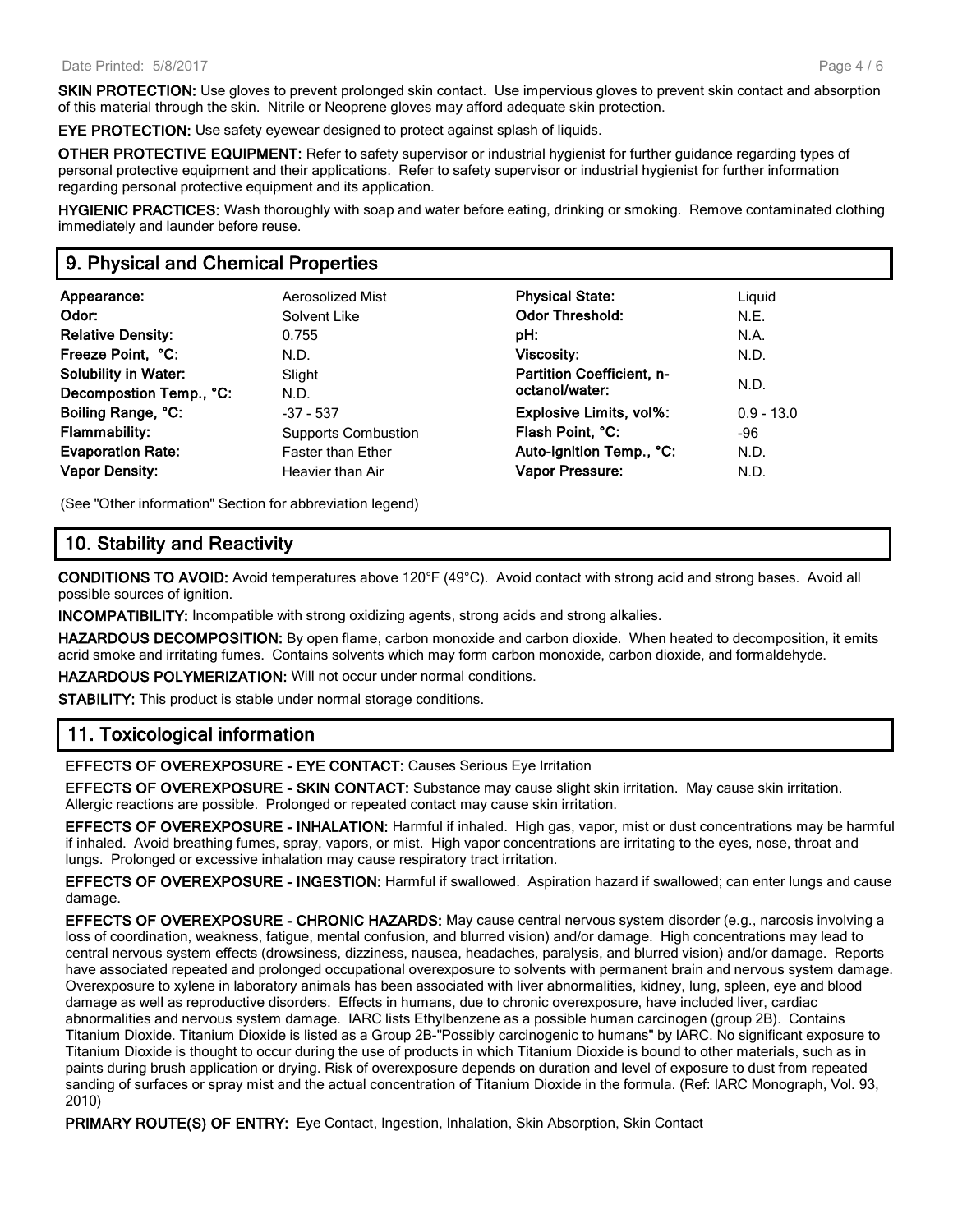## **ACUTE TOXICITY VALUES**

### **The acute effects of this product have not been tested. Data on individual components are tabulated below:**

| CAS-No.    | <b>Chemical Name</b>                   | Oral LD50        | <b>Dermal LD50</b>  | Vapor LC50      |
|------------|----------------------------------------|------------------|---------------------|-----------------|
| 67-64-1    | Acetone                                | 5800 mg/kg Rat   | >15700 mg/kg Rabbit | 50.1 mg/L Rat   |
| 74-98-6    | Propane                                | N.I.             | N.I.                | 658 mg/L Rat    |
| 64742-49-0 | Naphtha, Petroleum, Hydrotreated Light | >5000 mg/kg Rat  | >3160 mg/kg Rabbit  | >4951 mg/L Rat  |
| 106-97-8   | n-Butane                               | N.I.             | N.I.                | 658 mg/L Rat    |
| 1330-20-7  | Xylenes (o-, m-, p- isomers)           | 3500 mg/kg Rat   | >4350 mg/kg Rabbit  | 29.08 mg/L Rat  |
| 14807-96-6 | Talc (Hydrous Magnesium Silicate)      | 6000             | N.I.                | 30              |
| 64742-47-8 | <b>Hydrotreated Light Distillate</b>   | >5000 mg/kg Rat  | >2000 mg/kg Rabbit  | >5000 mg/L Rat  |
| 100-41-4   | Ethylbenzene                           | 3500 mg/kg Rat   | 15400 mg/kg Rabbit  | 17.4 mg/L Rat   |
| 13463-67-7 | Titanium Dioxide                       | >10000 mg/kg Rat | 2500 mg/kg          | N.I.            |
| 111-76-2   | Ethylene Glycol Monobutyl Ether        | 470 mg/kg Rat    | 1,060 mg/kg Rabbit  | 11 $mq/L$       |
| 96-29-7    | Methyl Ethyl Ketoxime                  | 930 mg/kg Rat    | 1100 mg/kg Rabbit   | $>4.8$ mg/L Rat |

N.I. - No Information

# **12. Ecological Information**

**ECOLOGICAL INFORMATION:** Product is a mixture of listed components. Product is a mixture of listed components.

## **13. Disposal Information**

**DISPOSAL INFORMATION:** Dispose of material in accordance to local, state, and federal regulations and ordinances. Do not allow to enter waterways, wastewater, soil, storm drains or sewer systems.

# **14. Transport Information**

|                              | Domestic (USDOT)                               | <b>International (IMDG)</b> | Air (IATA) | <b>TDG</b> (Canada)                            |
|------------------------------|------------------------------------------------|-----------------------------|------------|------------------------------------------------|
| <b>UN Number:</b>            | N.A.                                           | 1950                        | 1950       | N.A.                                           |
| <b>Proper Shipping Name:</b> | Paint Products in<br><b>Limited Quantities</b> | Aerosols                    | Aerosols   | Paint Products in<br><b>Limited Quantities</b> |
| <b>Hazard Class:</b>         | N.A.                                           | 2.1                         | 2.1        | N.A.                                           |
| <b>Packing Group:</b>        | N.A.                                           | N.A.                        | N.A.       | N.A.                                           |
| <b>Limited Quantity:</b>     | Yes                                            | Yes                         | Yes        | <b>Yes</b>                                     |

## **15. Regulatory Information**

# **U.S. Federal Regulations:**

## **CERCLA - SARA Hazard Category**

This product has been reviewed according to the EPA 'Hazard Categories' promulgated under Sections 311 and 312 of the Superfund Amendment and Reauthorization Act of 1986 (SARA Title III) and is considered, under applicable definitions, to meet the following categories:

Fire Hazard, Pressure Hazard, Acute Health Hazard, Chronic Health Hazard

#### **Sara Section 313:**

This product contains the following substances subject to the reporting requirements of Section 313 of Title III of the Superfund Amendment and Reauthorization Act of 1986 and 40 CFR part 372:

| <b>Chemical Name</b>            | CAS-No.        |
|---------------------------------|----------------|
| Xylenes (o-, m-, p- isomers)    | 1330-20-7      |
| Ethylbenzene                    | $100 - 41 - 4$ |
| Ethylene Glycol Monobutyl Ether | 111-76-2       |